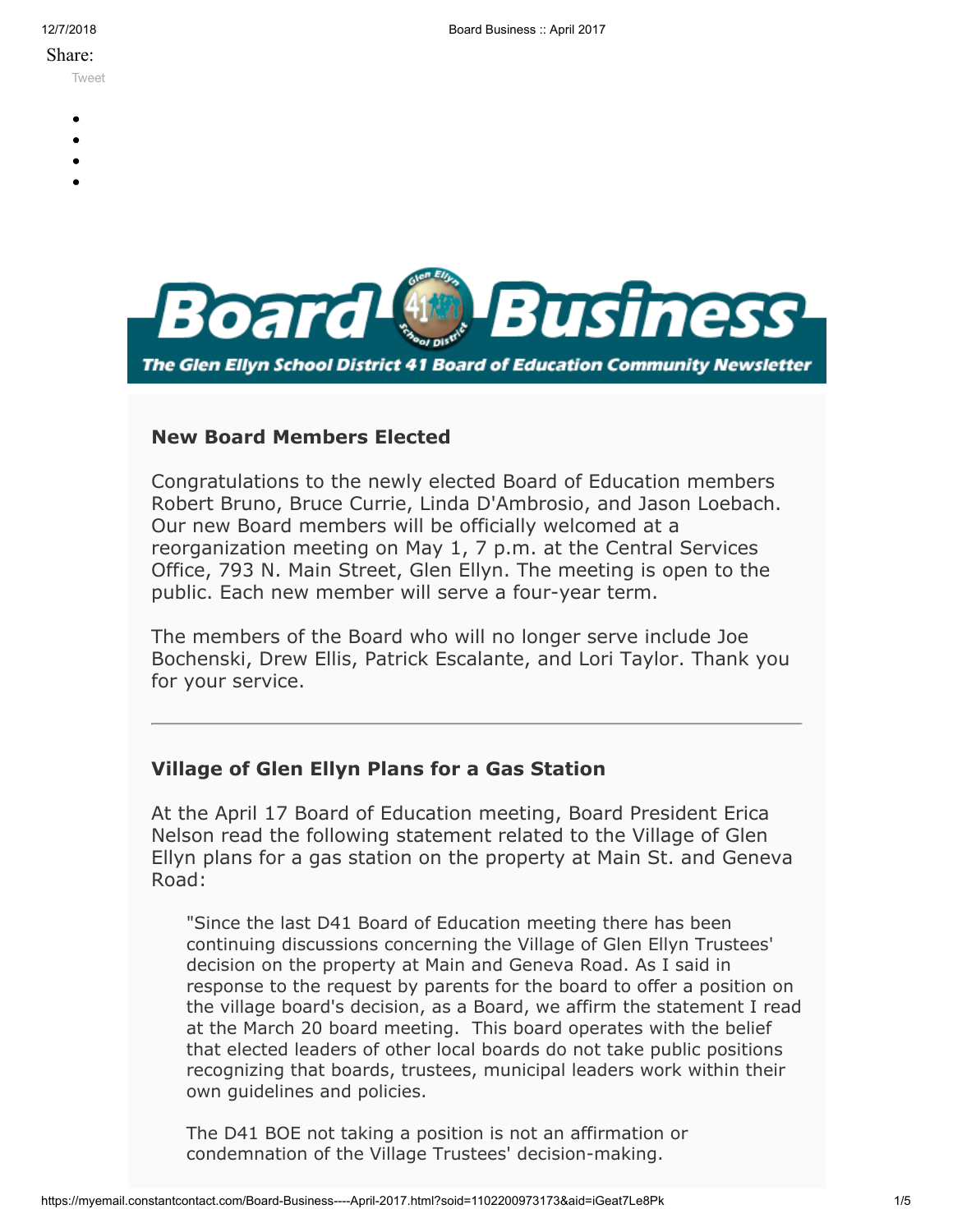#### 12/7/2018 Board Business :: April 2017

I have been contacted in the past two weeks, as have other board members, by parents with questions about air quality and traffic along Main Street in front of Forest Glen School and that is concerning. The Board would highly encourage and assume the Village Board will or has done their due diligence in reference to the safety and well-being of our community as it relates to the gas station.

As was said at the March meeting, community members should continue to ask questions and seek answers from the Village Trustees about the property."

On behalf of the District, Dr. Gordon has corresponded with the Village Trustees directly and has shared the information above.

#### **District 41 Welcomes New Administrators**

#### **Eric DePorter**

*Assistant Superintendent for Finance, Facilities and Operations* We are pleased to announce that Mr. Eric DePorter will be joining the District 41 Central Services staff effective July 1, 2017. Mr. DePorter began his career in school finance as a bookkeeper and business office clerk in East Main School District 63. In 2012, he became the CSBO Director of Operations in LaGrange Highlands District 106. Where some of his responsibilities are, managing the annual budget, oversight of accounts payable, payroll and bookkeeping and calculating as well as filing the tax extension levy and all human resources functions. Prior to working in school finance, Mr. DePorter worked for Lincoln Financial Group, at Ostro Reisin Berk & Abrams as a benefits consultant, at Howard Simon & Associates, Inc. as a manager of defined contribution and for HPL&S, Inc as a senior staff accountant.

Mr. DePorter earned his Master's in School Business Management from Northern Illinois University in 2011. He earned his Bachelor's degree in Economics from University of Illinois Champaign/Urbana. He is an active member of the Illinois Association of School Business Officials as the Human Resources Management-vice chair.

Mr. DePorter will be replacing Mrs. Cheryl Witham who will be retiring in June.

#### **Theresa Ulrich**

#### *Director of Language Programs*

Mrs. Theresa Ulrich will be joining the Central Services Office staff effective July 1, 2017. Mrs. Ulrich has worked in the field of education since 1991. She began her career as a middle school English Learner teacher in Berkeley, Ill. She then worked as a high school bilingual teacher, served as the dean of students and was the English Learner chair for the Elgin School District. Following that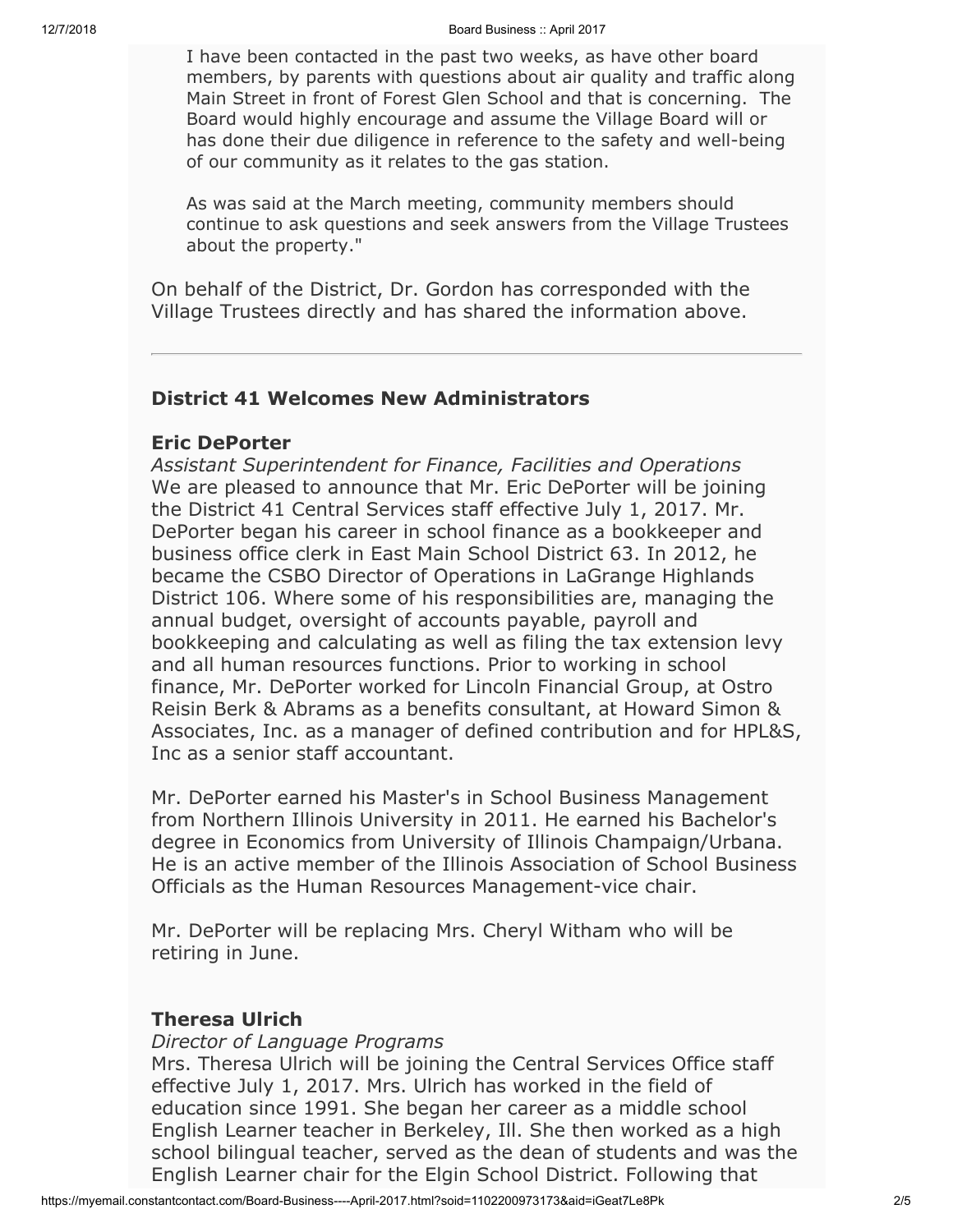12/7/2018 Board Business :: April 2017

position, Mrs. Ulrich moved to District 205, where she was the English Learner and Social Studies coordinator. She joined the East Aurora School District in 2011 as the English Learner and bilingual division chair before accepting the Assistant Director of Special Programs position for Oswego District 308 in 2014 and she currently holds this position. She is passionate about student engagement in language and recognizes the benefits of students learning language. Theresa is a dedicated advocate for student learning and foreign language. Her experiences with Dual Language, English Language Learner professional development and Foreign Language programming will benefit the Language Program department in District 41.

Mrs. Ulrich earned her bachelor's degree in English education and French and her master's in literature and linguistics from Northern Illinois University, DeKalb.

Mrs. Ulrich will be replacing Mrs. Katie Mc Cluskey who will become the Assistant Superintendent for Teaching, Learning and Accountability effective July 1, 2017.

#### **Marybeth Marinier**

*Assistant Principal at Hadley Junior High School*

Mrs. Marybeth Marinier will be joining the Hadley staff effective July 1, 2017. Mrs. Marinier began her career in 2006 as a special education teacher in District 53 at Butler Junior High School. After four years in the classroom, she accepted the position of Assistant Principal and Special Education Coordinator at District 53. She has served in that role for six years. She is passionate about student learning and school culture. Marybeth is a dedicated advocate for student learning and collaborative school improvement. Her experiences with MTSS, Danielson Evaluation, one to one teaching environments, positive behavior supports, and data-based decision making will assist the Hadley community in making positive strides toward school improvement goals.

Mrs. Marinier earned her undergraduate degree in Special Education from Elmhurst College. In 2010, she earned a Masters of Education and Organizational Leadership from the University of Illinois. In May of 2017, she will earn her Director of Special Education Endorsement from Lewis University.

Mrs. Marinier will be replacing Ms. Jill Amrhein who resigned to accept a principal position in another district.

### **New Roles for Current Administrators**

In addition to welcoming new staff to this district, the Board also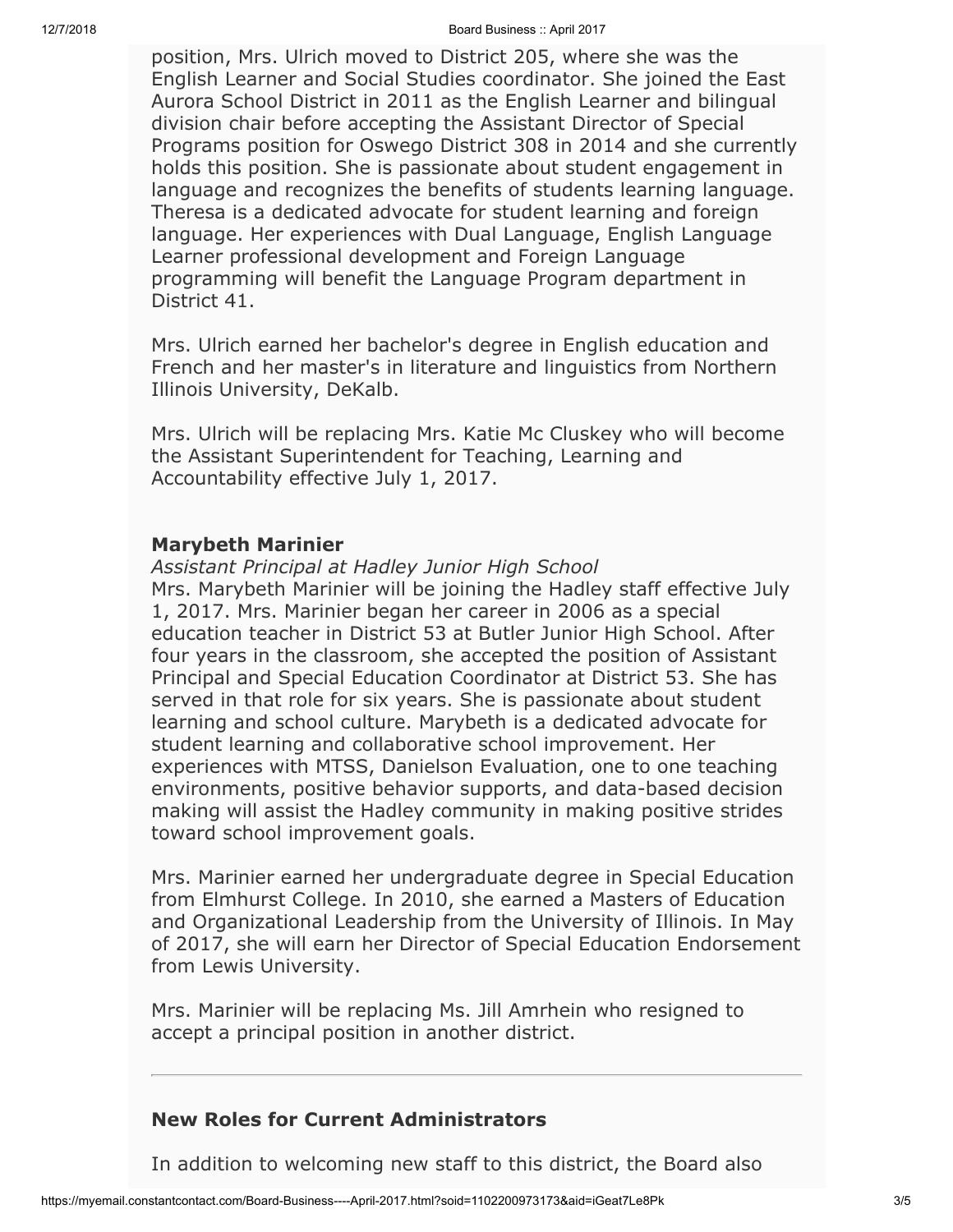approved two new roles for current administrators. Current Director of ELL Dr. Katie McCluskey will serve as Assistant Superintendent for Teaching, Learning and Accountability (TLA) and current Principal of Churchill School Scott Klespitz will serve as Principal of Forest Glen School next year, both effective July 1, 2017.

Congratulations to current Assistant Superintendent of TLA Karen Carlson and current Principal of Forest Glen Mary Hornacek on their retirements!

### **Referendum Finance Presentation to the Board, May 15**

In January, the Board voted unanimously to put a \$24.2 million bond referendum question on the April 4 ballot to eliminate portable classrooms at Hadley Junior High as well as address infrastructure needs and improve safety at all of the schools. The Board of Education is thankful to the community for supporting the referendum.



The results will be certified by the Election Commission on April 24.

Liz Hennessy of William Blair & Co. along with representatives from the District 41 Finance Advisory Committee will present financing options to the Board of Education on May 15, 7 p.m. at the Central Services Office. The meeting is open to the public.

# **CONTACT THE BOARD**

| <b>Erica Nelson</b>      | President (term ends April, 2019)      |
|--------------------------|----------------------------------------|
| <b>Drew Ellis</b>        | Vice President (term ends April, 2017) |
| <b>Stephanie Clark</b>   | Secretary (term ends April, 2019)      |
| <b>Joe Bochenski</b>     | (term ends April, 2017)                |
| <b>Kurt Buchholz</b>     | (term ends April, 2019)                |
| <b>Patrick Escalante</b> | (term ends April, 2017)                |
| <u>Lori Taylor</u>       | (term ends April, 2017)                |

PLEASE NOTE: All emails sent to Board members are reviewed by the Board Recording Secretary and may be forwarded to the Superintendent as appropriate. Also, any email sent to a representative of District 41, employee or board member, constitutes a public record that may be